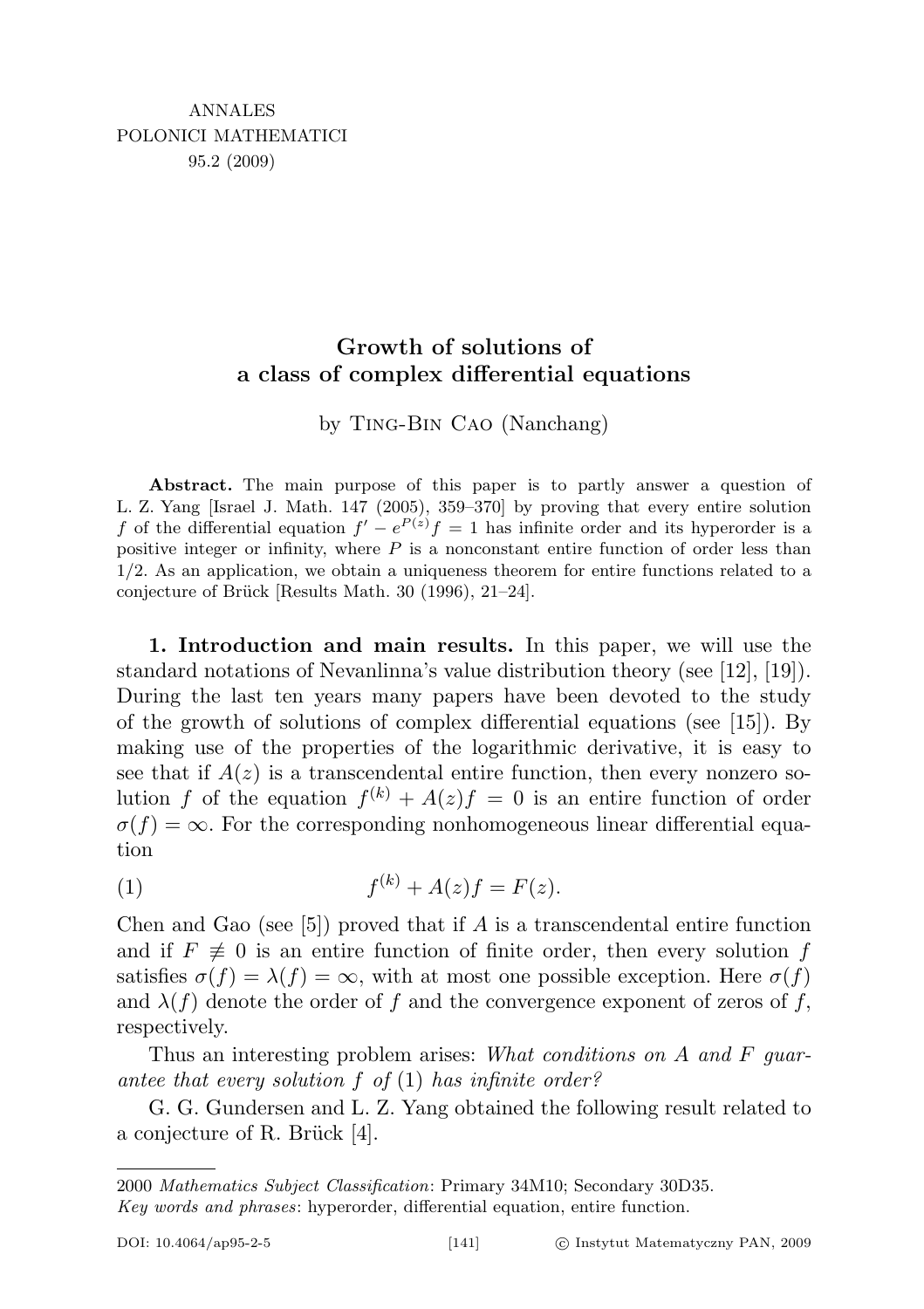## 142 T. B. Cao

THEOREM 1.1 ([11]). Let P be a nonconstant polynomial. Then every solution f of the differential equation  $f' - e^{P(z)}f = 1$  is an entire function of infinite order.

The *hyperorder* ([23]) of a meromorphic function f is defined by

$$
\sigma_2(f) = \limsup_{r \to \infty} \frac{\log^+ \log^+ T(r, f)}{\log r}.
$$

In [21] (see also [22]), L. Z. Yang raised the question below, and proved that if, in Theorem 1.1;  $P$  is a nonconstant entire function then the hyperorder of f is a positive integer or infinity with at most one exception. However, we do not know whether the exceptional solution exists or not.

QUESTION ([21] or [22]). Is it true that if P is a nonconstant entire function then the hyperorder of f satisfying the equation of Theorem 1.1 is a positive integer or infinity?

The main purpose of this paper is to deal with this question. We will prove that if the order of P is less than  $1/2$ , then there does not exist an exceptional solution. The idea is taken from [6], [7] or [9], and it is very different from Yang [22]. Now we show our main result which improves Theorem 1.1 and some results in [18], [20], [9].

THEOREM 1.2. Let  $P$  be a nonconstant entire function, let  $Q$  be a nonzero polynomial, and let f be any entire solution of the differential equation

(2) 
$$
f^{(k)} - e^{P(z)}f = Q(z) \quad (k \in \mathbb{N}).
$$

If P is a polynomial, then f has infinite order and its hyperorder  $\sigma_2(f)$  is a positive integer not exceeding the degree of P. If P is transcendental with order less than  $1/2$ , then the hyperorder of f is infinite.

Theorem 1.2 immediately yields the following corollary, which answers the above question when  $P$  is a nonconstant entire function with order less than  $1/2$ .

COROLLARY 1.1. Let P be a nonconstant entire function with  $\sigma(P)$ 1/2. Then every entire solution f of the differential equation  $f' - e^{P(z)}f = 1$ has infinite order and its hyperorder is a positive integer or infinity.

Next, we shall show an interesting result when  $P$  is a gap series, which also partly answers the question of L. Z. Yang.

THEOREM 1.3. Let  $P(z) = \sum_{\nu=0}^{\infty} c_{\nu} z^{n_{\nu}}$  be a nonconstant entire function of finite lower order with Fabry gaps, that is,

$$
\nu/n_{\nu} \to 0 \quad \text{as } \nu \to \infty.
$$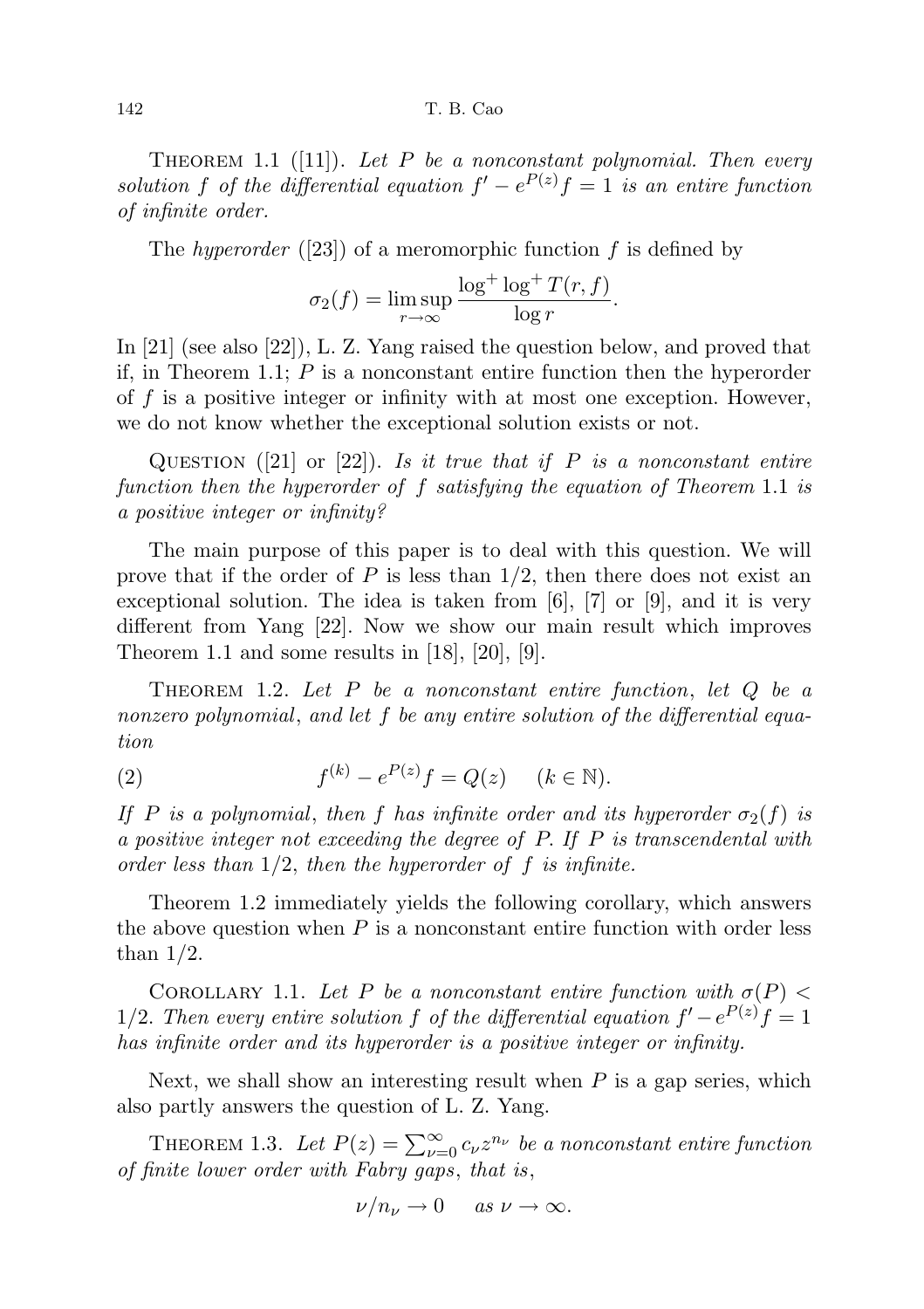Then every entire solution f of the differential equation  $f' - e^{P(z)}f = 1$  has infinite order and its hyperorder is a positive integer or infinity.

2. Lemmas. For the proof of our result, we need the following lemmas.

LEMMA 2.1 ([8]). Let g be an entire function of infinite order with hyperorder  $\sigma_2(g)$  and let  $\nu(r,g)$  be the central index of g. Then

$$
\limsup_{r \to \infty} \frac{\log^+ \log^+ \nu(r, g)}{\log r} = \sigma_2(g).
$$

LEMMA 2.2 ([7]). Let f be an entire function of infinite order with hyperorder  $\sigma_2(f) = \alpha < \infty$ , and let  $E \subset [1,\infty)$  be a set of finite logarithmic measure. If  $\alpha > 0$ , then there exists a sequence  $\{z_k = r_k e^{i\theta_k}\}\$  such that  $|f(z_k)| = M(r_k, f), \ \theta_k \in [0, 2\pi), \ \lim_{k\to\infty} \theta_k = \theta_0 \in [0, 2\pi), \ and \ for \ any$ given  $\varepsilon > 0$ ,

$$
\exp\{r_k^{\alpha-\varepsilon}\} < \nu(r_k,f) < \exp\{r_k^{\alpha+\varepsilon}\}
$$

for all sufficiently large  $r_k \notin E$ . If  $\alpha = 0$ , then there also exists such a sequence, and for any large  $M > 0$ ,

$$
\nu(r_k, f) > r_k^M
$$

for all sufficiently large  $r_k \notin E$ .

LEMMA 2.3 ([16]). Let  $P(z) = b_n z^n + b_{n-1} z^{n-1} + \cdots + b_0$ , where n is a positive integer and  $b_n = \alpha_n e^{i\theta_n}$ ,  $\alpha_n > 0$ ,  $\theta_n \in [0, 2\pi)$ . For any given  $\varepsilon$  with  $0 < \varepsilon < \pi/(4n)$ , we introduce  $2n$  open angles

$$
S_j: -\frac{\theta_n}{n} + (2j-1)\frac{\pi}{2n} + \varepsilon < \theta < -\frac{\theta_n}{n} + (2j+1)\frac{\pi}{2n} - \varepsilon,
$$

where  $j = 0, 1, ..., 2n - 1$ . Then there exists a positive number  $R = R(\varepsilon)$ such that for  $|z|=r>R$ ,

$$
\operatorname{Re}\{P(z)\} > \alpha_n(1-\varepsilon)\sin(n\varepsilon)r^n
$$

if  $z \in S_i$  with j even, while

$$
\operatorname{Re}\{P(z)\} < -\alpha_n(1-\varepsilon)\sin(n\varepsilon)r^n
$$

if  $z \in S_i$  with j odd.

Now for any given  $\theta \in [0, 2\pi)$ , if  $\theta \neq -\theta_n/n + (2j - 1)\pi/(2n)$  (j =  $0, 1, \ldots, 2n-1$ , then for  $\varepsilon$  sufficiently small, there exists  $j \in \{0, 1, \ldots, 2n-1\}$ such that  $\theta \in S_i$ .

For any  $E \subset \mathbb{R}$ , define

$$
\frac{\log \text{dens}(E) = \liminf_{r \to \infty} \frac{\int_1^r (\chi_E(t)/t) dt}{\log r}}{\log \text{dens}(E) = \limsup_{r \to \infty} \frac{\int_1^r (\chi_E(t)/t) dt}{\log r}}.
$$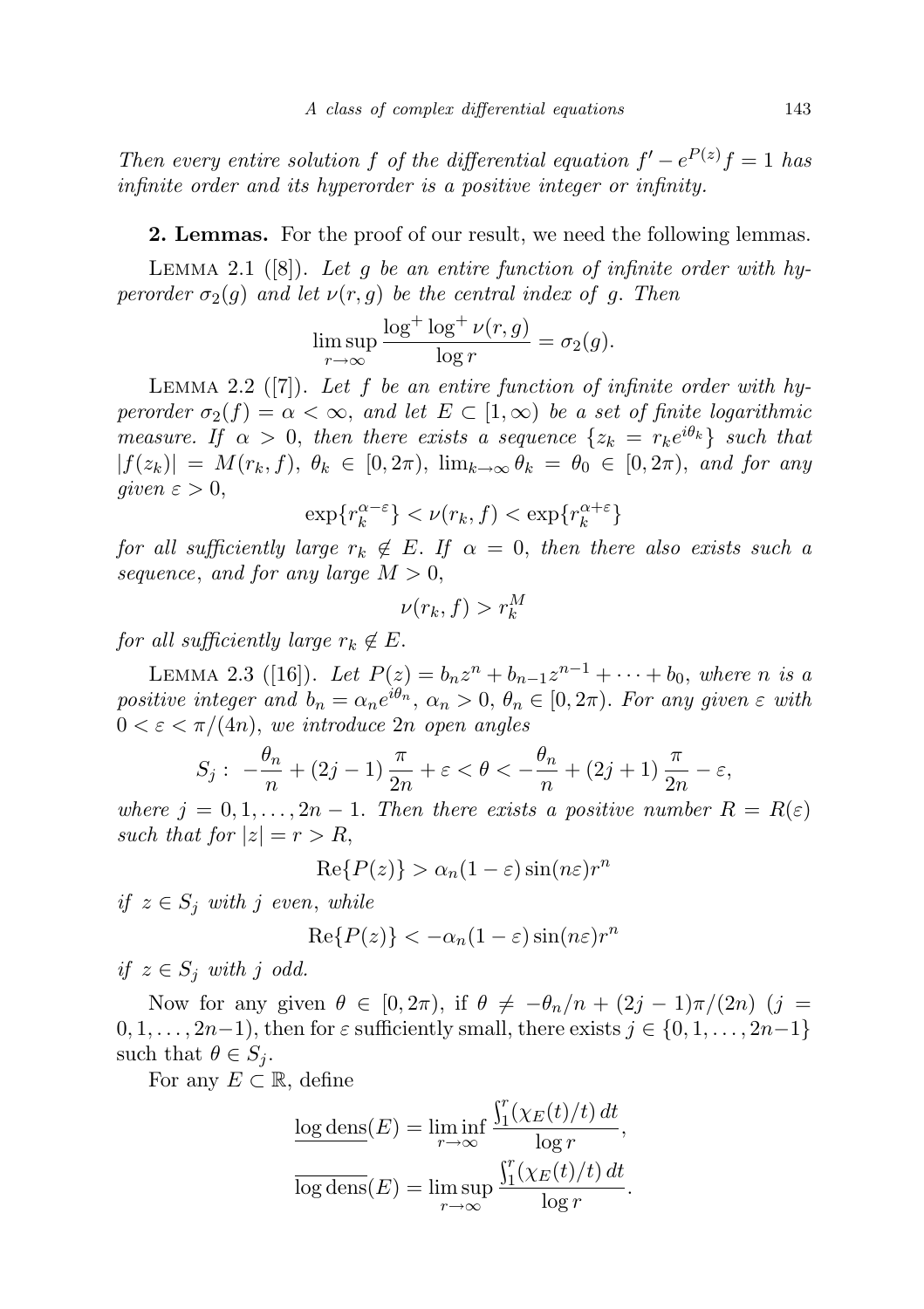LEMMA 2.4 ([2]). Let f be an entire function of order  $\sigma(f) = \sigma < 1/2$ , and define

$$
A(r) = \inf_{|z|=r} \log |f(z)|, \quad B(r) = \sup_{|z|=r} \log |f(z)|.
$$

If  $\sigma < \alpha < 1$ , then

$$
\underline{\log \text{dens}}\{r : A(r) > (\cos \pi \alpha)B(r)\} \ge 1 - \sigma/\alpha.
$$

LEMMA 2.5 ([3]). Let f be an entire function with lower order  $\mu(f)$  =  $\mu < 1/2$  and  $\mu(f) < \sigma(f) = \sigma$ . If  $\mu \leq \delta < \min(\sigma, 1/2)$  and  $\delta < \alpha < 1/2$ , then

 $\overline{\log \text{dens}}\{r : A(r) > (\cos \pi \alpha)B(r) > r^{\alpha}\} > c(\sigma, \delta, \alpha),$ 

where  $c(\sigma, \delta, \alpha)$  is a positive constant depending only on  $\sigma$ ,  $\delta$  and  $\alpha$ .

LEMMA 2.6 ([10]). Let f be a transcendental meromorphic function of finite order  $\sigma$ . Let  $\varepsilon > 0$  be a constant, and k and j be integers satisfying  $k > j \geq 0$ . Then:

(a) There exists a set  $E_1 \subset (1,\infty)$  of finite logarithmic measure such that for all z satisfying  $|z| \notin E_1 \cup [0,1]$ , we have

(3) 
$$
\left|\frac{f^{(k)}(z)}{f^{(j)}(z)}\right| \leq |z|^{(k-j)(\sigma-1+\varepsilon)}.
$$

(b) There exists a set  $E_2 \subset [0, 2\pi)$  of linear measure zero such that if  $\theta \in [0, 2\pi) \setminus E_2$ , then there is a constant  $R = R(\theta) > 0$  such that (3) holds for all z satisfying  $\arg z = \theta$  and  $R \leq |z|$ .

LEMMA 2.7 ([1]). Let  $g : [0, \infty) \to R$  and  $h : [0, \infty) \to R$  be nondecreasing functions such that  $g(r) \leq h(r)$  off an exceptional set  $E_2$  of finite linear measure. Then for any  $\alpha > 1$ , there exists  $r_0$  such that  $g(r) \leq h(\alpha r)$  for all  $r > r_0$ .

LEMMA 2.8 ([10]). Let  $f$  be a transcendental meromorphic function. Let  $\alpha > 1$  be a constant, and k and j be integers satisfying  $k > j \geq 0$ . Then:

(a) There exists a set  $E_1 \subset (1,\infty)$  of finite logarithmic measure, and a constant  $C > 0$  such that for all z satisfying  $|z| \notin E_1 \cup [0,1]$ , we have (with  $r = |z|$ )

(4) 
$$
\left|\frac{f^{(k)}(z)}{f^{(j)}(z)}\right| \leq C \left[\frac{T(\alpha r, f)}{r} (\log r)^{\alpha} \log T(\alpha r, f)\right]^{k-j}.
$$

(b) There exists a set  $E_2 \subset [0, 2\pi)$  of linear measure zero such that if  $\theta \in [0, 2\pi) \setminus E_2$ , then there is a constant  $R = R(\theta) > 0$  such that (4) holds for all z satisfying  $\arg z = \theta$  and  $R \leq |z|$ .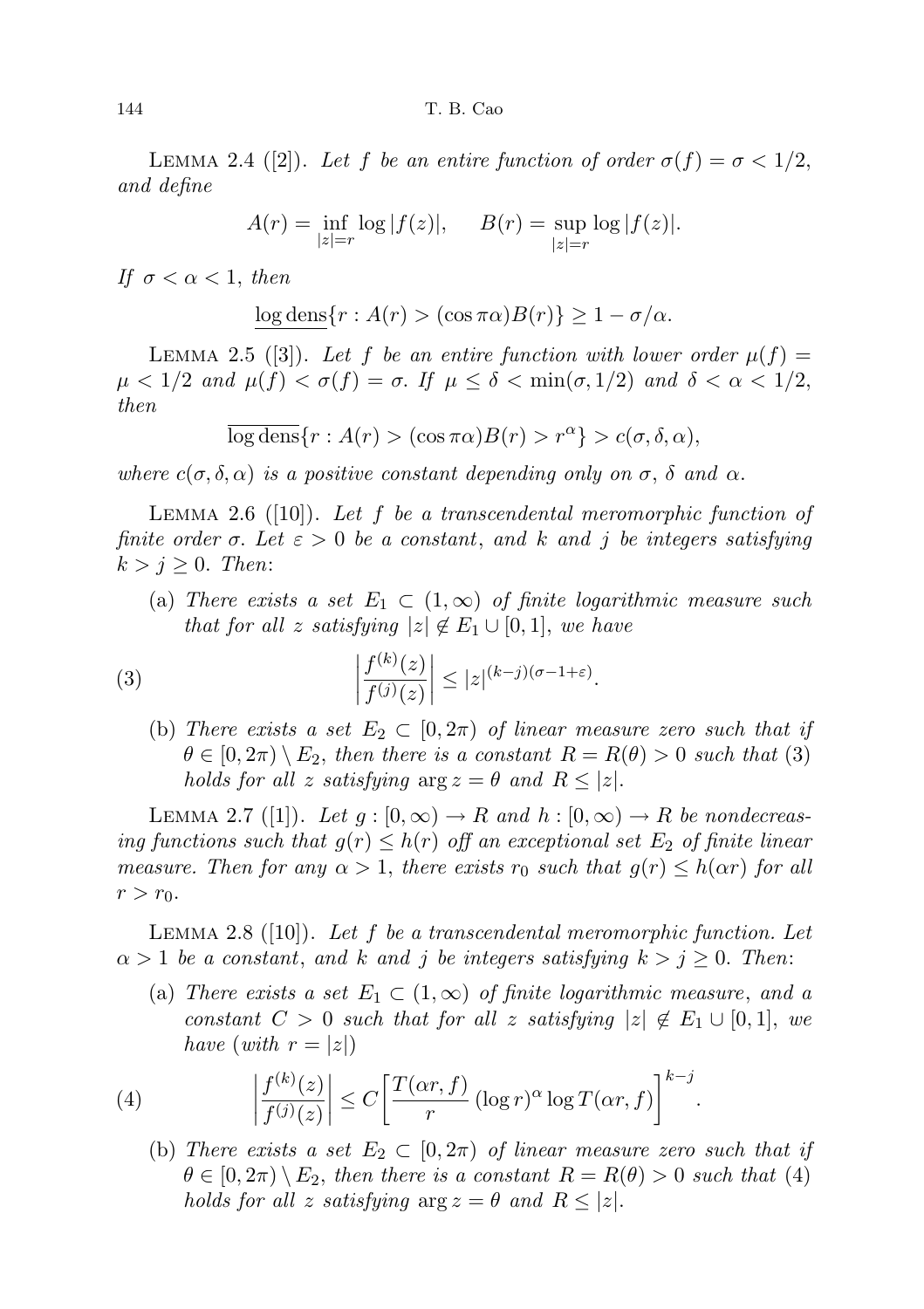LEMMA 2.9. Let  $P$  be a nonconstant polynomial and let  $Q$  be a nonzero polynomial. Then every solution  $f$  of the differential equation  $(2)$  is an entire function of infinite order.

*Proof.* It is well known that  $f$  must be an entire function. It is easy to see that f is transcendental. We shall prove that f is of infinite order. Indeed, otherwise by Lemma 2.6(b), there exists a set  $E \subset [0, 2\pi)$  of linear measure zero such that for any ray  $\arg z = \theta \in [0, 2\pi) \setminus E$  and any given  $0 < \varepsilon < 1$ , there is an  $R > 0$  such that

(5) 
$$
\left| \frac{f^{(k)}(re^{i\theta})}{f(re^{i\theta})} \right| \leq |z|^{k(\sigma(f)-1+\varepsilon)}
$$

for  $|z|=r > R$ . Set

$$
P(z) = b_n z^n + b_{n-1} z^{n-1} + \dots + b_0, \quad b_n \neq 0,
$$

where  $n \in \mathbb{N}$  and  $b_n = \alpha_n e^{i\theta_n}$ ,  $\alpha_n > 0$ ,  $\theta_n \in [0, 2\pi)$ . By Lemma 2.3, if  $\theta \neq -\theta_n/n + (2j-1)\pi/(2n)$   $(j = 0, 1, \ldots, 2n-1)$ , then for sufficiently large  $r$ , we have

(6) 
$$
\operatorname{Re}\{P(z)\} > \alpha_{n\theta}r^n \quad \text{or} \quad \operatorname{Re}\{P(z)\} < -\alpha_{n\theta}r^n,
$$

where  $\alpha_{n\theta}$  is a positive constant. Now take

$$
\arg z = \theta \in [0, 2\pi) \setminus \left( E \cup \bigcup_{j=0}^{2n-1} \left\{ -\frac{\theta_n}{n} + (2j-1) \frac{\pi}{2n} \right\} \right).
$$

CASE (i): If  $\text{Re}\{P(z)\} > \alpha_{n\theta} r^n$ , then by (5),

(7) 
$$
\left| \frac{f^{(k)}(re^{i\theta})}{f(re^{i\theta})} \right| \frac{1}{r^{k(\sigma(f)+M)}} \to 0, \quad \frac{|Q(re^{i\theta})|}{r^{k(\sigma(f)+M)}} \to 0, \quad \frac{|e^{P(re^{i\theta})}|}{r^{k(\sigma(f)+M)}} \to \infty,
$$

as  $r \to \infty$ , where M is a constant with  $M > \max\{\deg(Q)/k - \sigma(f), 2\}.$ From  $(2)$ ,

(8) 
$$
\frac{f^{(k)}}{f} - e^{P(z)} = \frac{Q(z)}{f}.
$$

It follows from (8) and (7) that

(9) 
$$
|f(re^{i\theta})| \to 0.
$$

CASE (ii): If  $\text{Re}\{P(z)\} < -\alpha_n \theta^{n}$ , then by (2) we have

(10) 
$$
1 - e^{P(re^{i\theta})} \frac{f(re^{i\theta})}{f^{(k)}(re^{i\theta})} = \frac{Q(re^{i\theta})}{f^{(k)}(re^{i\theta})}.
$$

Now we assert that  $|f^{(k)}(re^{i\theta})| \leq 2|q_s|r^{\deg(Q)}$  on  $\arg z = \theta$ , where we set  $Q(z) = q_s z^s + q_{s-1} z^{s-1} + \cdots + q_0$ . If it is not true, then there exists a sequence  $\{r_m\}$  such that

(11) 
$$
2|q_s|r_m^{\deg(Q)} < |f^{(k)}(re^{i\theta})| = M(r_m, f^{(k)}(re^{i\theta}), \theta),
$$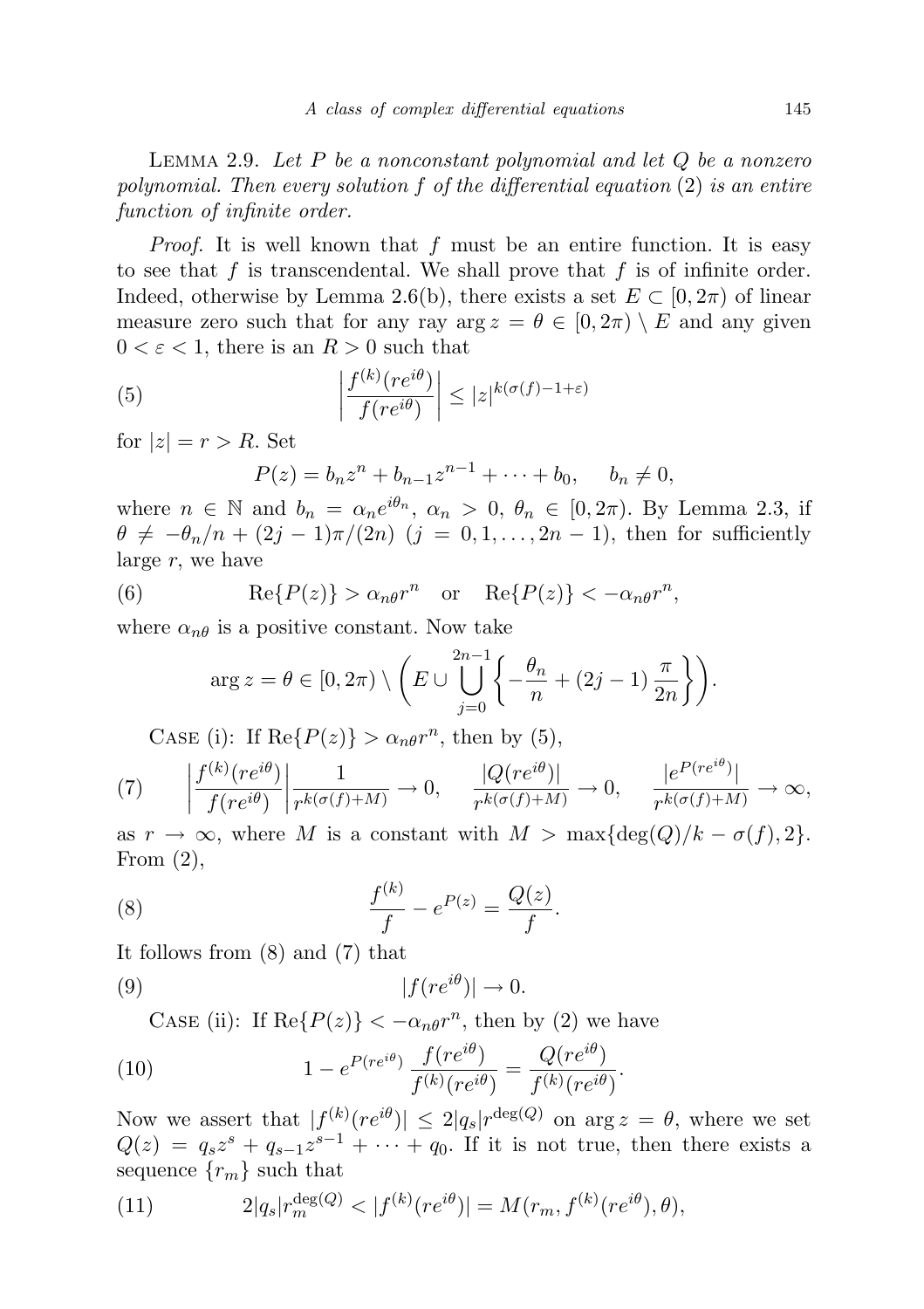where

$$
M(r_m, f^{(k)}(re^{i\theta}), \theta) := \max\{|f^{(k)}(re^{i\theta})| : 0 \le r \le r_m, \arg z = \theta\}.
$$

From

$$
f^{(k-1)}(r_m e^{i\theta}) = f^{(k-1)}(0) + \int_{0}^{r_m e^{i\theta}} f^{(k)}(u) du,
$$

we have

$$
|f^{(k-1)}(r_m e^{i\theta})| \le |f^{k-1}(0)| + r_m |f^{(k)}(r_m e^{i\theta})|.
$$

Again by

$$
f^{(k-2)}(r_m e^{i\theta}) = f^{(k-2)}(0) + \int_{0}^{r_m e^{i\theta}} f^{(k-1)}(u) du
$$
  
=  $f^{(k-2)}(0) + \int_{0}^{r_m e^{i\theta}} \left(f^{(k-1)}(0) + \int_{0}^{u} f^{(k)}(s) ds\right) du$ ,

we have

$$
|f^{(k-2)}(r_m e^{i\theta})| \le |f^{(k-2)}(0)| + r_m |f^{(k-1)}(0)| + r_m^2 |f^{(k)}(r_m e^{i\theta})|.
$$

By induction we obtain

$$
|f(r_m e^{i\theta})| \le \sum_{j=0}^{k-1} r_m^j |f^{(j)}(0)| + r_m^k |f^{(k)}(r_m e^{i\theta})|
$$
  
=  $(1 + o(1))r_m^k |f^{(k)}(r_m e^{i\theta})|$ ,

and hence

(12) 
$$
\left| \frac{f(r_m e^{i\theta})}{f^{(k)}(r_m e^{i\theta})} \right| \le (1 + o(1))r_m^k.
$$

By the assumption  $\text{Re}\{P(z)\} < -\alpha_n \theta^{n}$ , together with (11) and (12), we have

(13) 
$$
\left| e^{P(r_m e^{i\theta})} \frac{f(r_m e^{i\theta})}{f^{(k)}(r_m e^{i\theta})} \right| \le (1 + o(1)) r_m^k e^{-\alpha_n \theta r_m^n}
$$

and

(14) 
$$
\left| \frac{Q(r_m e^{i\theta})}{f^{(k)}(r_m e^{i\theta})} \right| \leq \frac{(|q_s| + o(1))r_m^{\deg(Q)}}{2|q_s|r_m^{\deg(Q)}} \to \frac{1}{2} \quad (m \to \infty).
$$

Now (13) and (14) contradict (10). This implies that

(15) 
$$
|f(re^{i\theta})| \le (1+o(1))2|q_s|r^{k+\deg(Q)}
$$

on  $\arg z = \theta$ .

Since the linear measure of  $E \cup \bigcup_{j=0}^{2n-1} \{-\theta_n/n + (2j-1)\pi/(2n)\}\)$  is equal to 0, and since we assume that  $f$  is of finite order, it can be deduced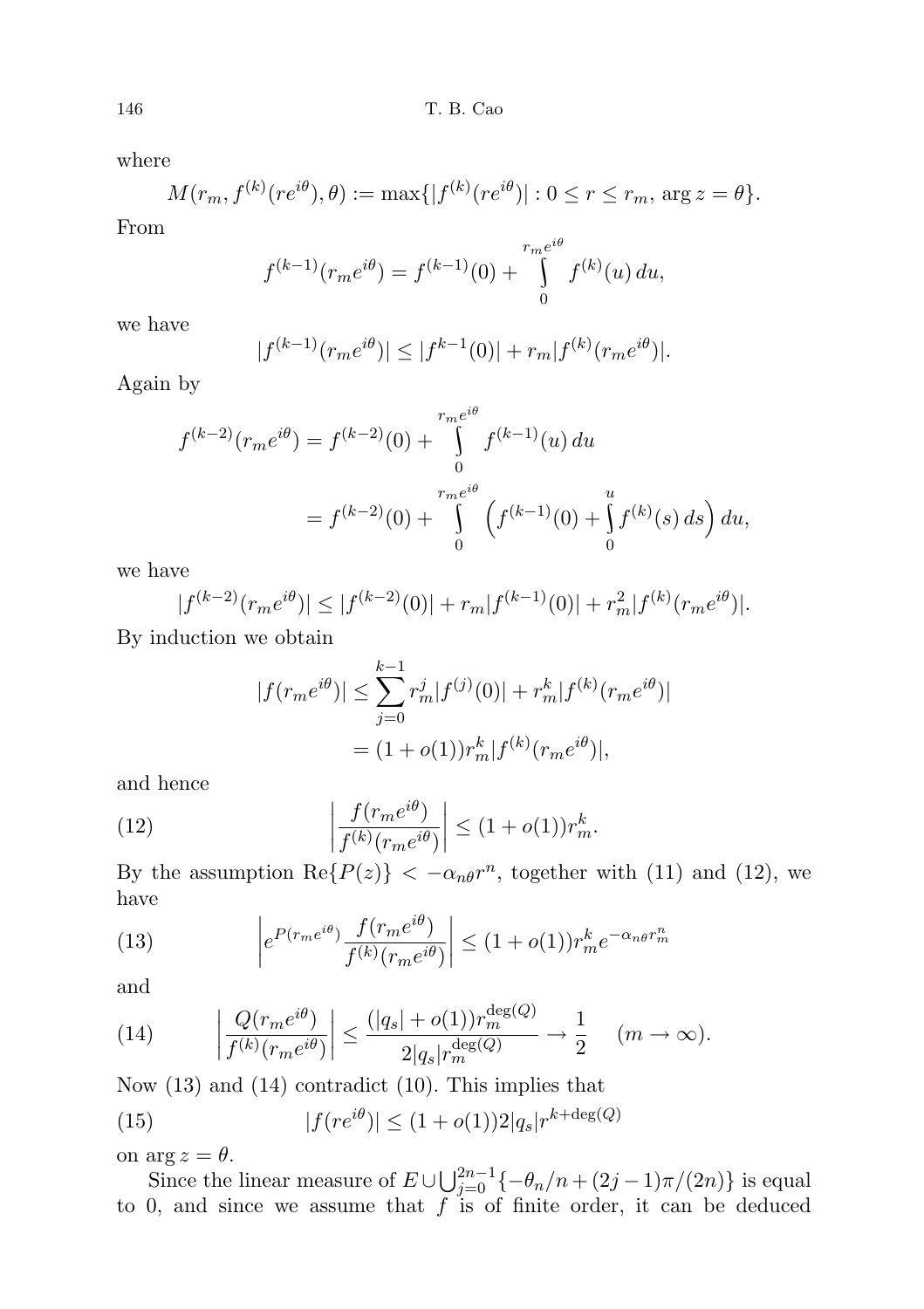from  $(9)$ ,  $(15)$ , the Phragmén–Lindelöf theorem (see [16, pp. 270-271]) and Liouville's theorem that f must be a polynomial. This contradicts  $(2)$  which implies that f is transcendental. This proves that the order of f is infinite.

LEMMA 2.10 ([17]). Let  $f$  be an entire function of finite lower order  $\mu(f)$ . Suppose that  $0 < \varepsilon < 1$  and

$$
f(z) = \sum c_k z^{n_k}
$$

with  $\{n_k\}$  an increasing sequence of nonnegative integers for which

$$
k/n_k \to 0 \quad (k \to \infty).
$$

Then for a set of radii r of infinite logarithmic measure,

$$
\log L(r) > (1 - \varepsilon) \log M(r),
$$

where  $L(r) = L(r, f)$  is the minimum modulus of f on  $|z| = r$  and  $M(r) =$  $M(r, f)$  is the maximum modulus of f on  $|z| = r$ .

**3. Proof of Theorem 1.2.** We split the proof into two cases as follows. First, suppose that  $P$  is a nonconstant polynomial

$$
P(z) = b_n z^n + b_{n-1} z^{n-1} + \dots + b_0, \quad b_n \neq 0.
$$

Then by Lemma 2.9, any solution  $f$  of  $(2)$  is of infinite order. By the Wiman– Valiron theory (see [13] or [15]), there exists a set  $E \subset [1,\infty)$  of finite logarithmic measure such that for  $|z| = r \notin [0, 1] \cup E$ , and  $|f(z)| = M(r, f)$ , we have

(16) 
$$
\frac{f^{(k)}(z)}{f(z)} = \left(\frac{\nu(r,f)}{z}\right)^k (1+o(1)).
$$

Substituting (16) into (2), we get

(17) 
$$
\left(\frac{\nu(r,f)}{z}\right)^k (1+o(1)) = e^{P(z)} + \frac{Q(z)}{f(z)}
$$

Set  $b_n = \alpha_n e^{i\vartheta_n}$ ,  $\alpha_n > 0$ , and  $\vartheta_n \in [0, 2\pi)$ . Since the order of f is infinite and since  $Q(z) - Q'(z)$  is a polynomial, for sufficiently large  $|z| = r$  and for any given  $\varepsilon > 0$ , Lemma 2.1, Lemma 2.7 and (17) imply that  $\sigma_2(f) \le t \le$  $\deg(P) = n$  when we choose z with  $|z| = r \notin [0, 1] \cup E$ , and  $|f(z)| = M(r, f)$ , where the integer t satisfies  $0 \le t \le n$  and  $\text{Re}\{b_n z^n\} = \cdots = \text{Re}\{b_{t+1} z^{t+1}\}$  $= 0$  and  $\text{Re}\lbrace b_t z^t \rbrace \neq 0.$ 

.

Let  $E \subset [1,\infty)$  have finite logarithmic measure. By Lemma 2.2, if  $\delta > 0$ then there exists a sequence  $\{z_m = r_m e^{i\theta_m}\}\$  such that  $|f(z_m)| = M(r_m, f),$  $\theta_m \in [0, 2\pi), \lim_{m \to \infty} \theta_m = \theta_0 \in [0, 2\pi),$  and for any given  $0 < 3\varepsilon <$  $\min\{\delta, n-\delta, \pi/(4n)\},\$ 

(18) 
$$
\exp\{r_m^{\delta-\varepsilon}\} < \nu(r_m, f) < \exp\{r_m^{\delta+\varepsilon}\}
$$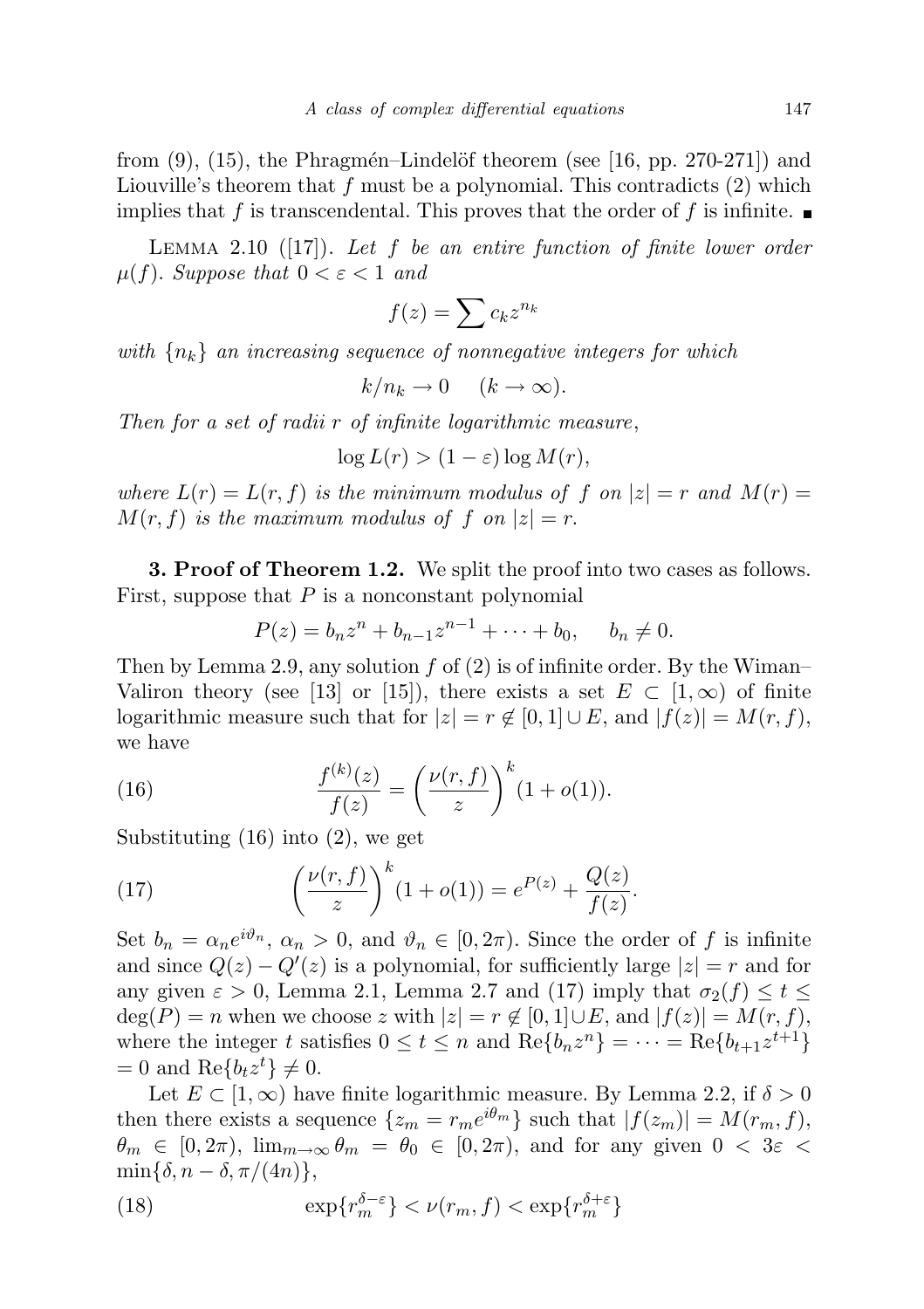for all sufficiently large  $r_m \notin E$ ; if  $\delta = 0$  then there also exists such a sequence, and for  $0 < 3\varepsilon < \pi/(4n)$  and any large  $M_1 > 0$ ,

$$
(19) \t\t\t\t\t\nu(r_m, f) > r_m^{M_1}
$$

for all sufficiently large  $r_m \notin E$ . It follows from (17) that for  $z_m = r_m e^{i\theta_m}$ and  $|f(z_m)| = M(r_m, f)$ , we have

(20) 
$$
\left(\frac{\nu(r_m, f)}{z_m}\right)^k (1 + o(1)) = e^{P(z_m)} + o(1).
$$

By Lemma 2.3, there are 2n open angles for  $\varepsilon$  as above,

(21) 
$$
S_j: -\frac{\vartheta_n}{n} + (2j-1)\frac{\pi}{2n} + \varepsilon < \theta < -\frac{\vartheta_n}{n} + (2j+1)\frac{\pi}{2n} - \varepsilon, \\
(j = 0, 1, \dots, 2n - 1).
$$

For the above  $\theta_0$ , we now consider the following three cases.

CASE (i):  $\theta_0 \in S_j$  with j odd. Since  $S_j$  is an open set and  $\lim_{m\to\infty} \theta_m$  $=\theta_0$ , there is  $M_2 > 0$  such that  $\theta_m \in S_i$  when  $m > M_2$ , and by Lemma 2.3, (22)  $\text{Re}\lbrace P(r_m e^{i\theta_m}) \rbrace < -dr_m^n$ ,

where  $d = \alpha_n(1 - n\varepsilon) \sin(n\varepsilon) > 0$ . If  $\delta > 0$ , then from  $3\varepsilon < \delta$  and (18), (20), (22), we obtain

$$
\exp\{kr_m^{\delta-\varepsilon}\} < (\nu(r_m, f))^k (1 + o(1)) < r_m^k \exp\{-dr_m^n\} + o(r_m^k).
$$

This is a contradiction. If  $\delta = 0$ , then by (19), (20), (22), we obtain

$$
r_m^k \exp\{-dr_m^n\} + o(r_m^k) > (\nu(r_m, f))^k > r_m^{M_1 - 1 + k},
$$

a contradiction.

CASE (ii):  $\theta_0 \in S_j$  with j even. Again there is  $M_3 > 0$  such that  $\theta_m \in S_j$ when  $m > M_3$ , and by Lemma 2.3,

$$
\operatorname{Re}\{P(r_m e^{i\theta_m})\} > dr_m^n,
$$

where  $d = \alpha_n(1 - n\varepsilon) \sin(n\varepsilon) > 0$ . Together with (20), for  $\{z_m = r_m e^{i\theta_m}\},$ we deduce that

$$
(\nu(r_m, f))^k > r_m^k \exp\{dr_m^n\} - o(r_m^k).
$$

This implies that  $\sigma_2(f) \geq n = \deg(P)$ . Hence,  $\sigma_2(f) = n = \deg(P)$ .

CASE (iii):  $\theta_0 = -\vartheta_n/n + (2j-1)\pi/(2n)$  for some  $j \in \{0, 1, ..., 2n-1\}.$ Then, for the above  $\varepsilon$ , there exists some N such that  $\theta_m \in \Omega_1 = [\theta_0 - \varepsilon, \theta_0 + \varepsilon]$ and  $z_m \in \overline{\Omega} = \{z : \theta_0 - \varepsilon \le \arg z \le \theta_0 + \varepsilon\}$  for  $m > N$ . If we fix a ray  $\arg z = \theta \in \overline{\Omega}_1 \setminus {\theta_0}$ , then Lemma 2.3 shows that there is a positive constant R such that  $\text{Re}\{P(re^{i\theta})\} > d_1r^n$  or  $\text{Re}\{P(re^{i\theta})\} < -d_1r^n$  for  $r > R$ , where  $d_1$  is a suitable positive constant. A similar discussion to the one in the proof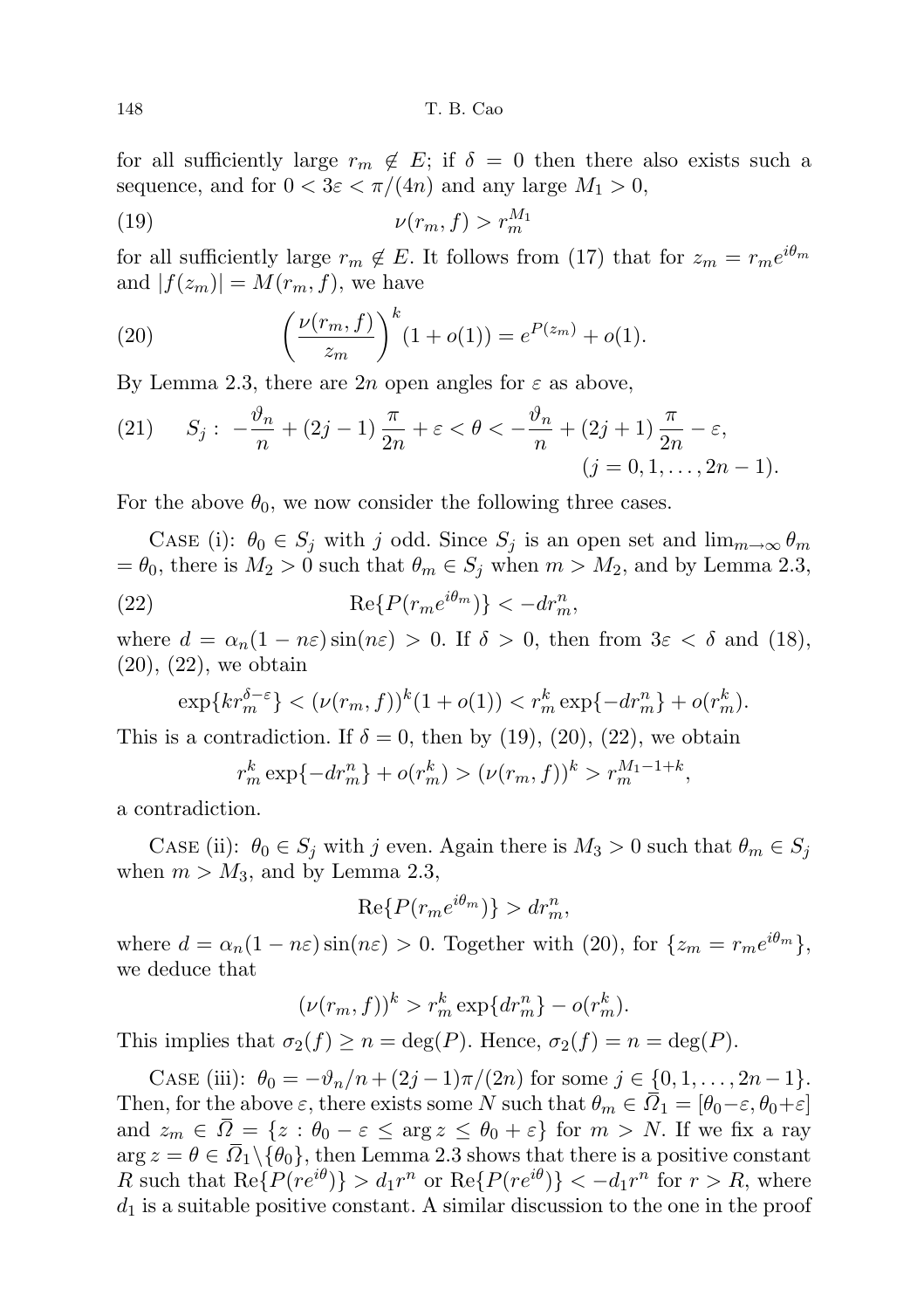of Lemma 2.9, making use of Lemma 2.8 instead of Lemma 2.6, gives

(23) 
$$
|f(re^{i\theta})| \le (1+o(1))2|q_s|r^{k+\deg(Q)}, \quad \theta \in \overline{\Omega}_1 \setminus \{\theta_0\},\
$$

where  $q_s$  is as above. However, noting that  $z_m \in \overline{\Omega}$   $(m > N)$ ,  $|f(z_m)| =$  $M(r_m, f)$  and that f is of infinite order, we infer from (23) that  $\theta_m = \theta_0$ for  $m > N$ , that is,  $z_m = r_m e^{i\theta_0}$  for  $m > N$ . Together with  $\theta_0 = -\vartheta_n/n$  $+(2j-1)\pi/(2n)$ , we have  $\text{Re}\{\alpha_n e^{i\vartheta_n}(re^{i\theta_0})^n\}=0$ . From that and the expression of  $P(z)$ , we now have to consider the following two subcases.

SUBCASE (iii)(a): The t mentioned above satisfies  $\text{Re}\lbrace b_{n-1}(re^{i\theta_0})^{n-1}\rbrace =$  $\cdots = \text{Re}\{b_{t+1}(re^{i\theta_0})^{t+1}\} = 0$  and  $\text{Re}\{b_t(re^{i\theta_0})^t\} \neq 0$ , where  $1 \leq t \leq n-1$ . Then for sufficiently large  $r_m$ , we have  $\text{Re}\{P(r_m e^{i\theta_m})\} = \text{Re}\{P(r_m e^{i\theta_0})\} >$  $d_2r_m^t$  or  $\text{Re}\{P(r_me^{i\theta_m})\} < -d_2r_m^t$ , where  $d_2$  is a suitable positive constant. If  $\text{Re}\{P(r_m e^{i\theta_m})\}$  <  $-d_2r_m^t$ , then by a similar argument to the proof of case (i), we find that for  $\delta > 0$ ,

$$
\exp\{kr_m^{\delta-\varepsilon}\} < (\nu(r_m, f))^k (1 + o(1)) < r_m^k \exp\{-d_2 r_m^t\} + o(r_m^k),
$$

and for  $\delta = 0$ ,

$$
r_m^{k(M-1)} < \left(\frac{\nu(r_m, f)}{r_m}\right)^k (1 + o(1)) < \exp\{-d_2 r_m^t\} + o(1),
$$

two contradictions. If  $\text{Re}\{P(r_m e^{i\theta_m})\} > d_2 r_m^t$ , then by a similar discussion to the proof of case (ii), we get

$$
(\nu(r_m, f))^k (1 + o(1)) > r_m \exp\{d_2 r_m^t\} - o(1).
$$

This implies that  $\sigma_2(f) \ge t \ge 1$ . Hence  $\sigma_2(f) = t$ .

SUBCASE (iii)(b):  $\text{Re}\{b_{n-1}(re^{i\theta_0})^{n-1}\} = \cdots = \text{Re}\{b_1(re^{i\theta_0})\} = 0.$  Then there exists some positive constant  $M_1$  such that  $-M_1 < \text{Re}\{P(r_m e^{i\theta_0})\}$  $\langle M_1, \text{that is,}$ 

(24) 
$$
e^{-M_1} \le |e^{P(r_m e^{i\theta_m})}| = |e^{P(r_m e^{i\theta_0})}| \le e^{M_1}.
$$

It follows from  $(18)$  (or  $(19)$ ),  $(20)$  and  $(24)$  that

$$
\frac{1}{r_m^k} \exp\{kr_m^{\delta-\varepsilon}\} - o(1) \le \left(\frac{\nu(r_m, f)}{r_m}\right)^k (1 + o(1)) - o(1)
$$
  

$$
\le \left|\exp\{P(r_m e^{i\theta_m})\}\right| \le e^{M_1},
$$

or

$$
r_m^{k(M-1)} - o(1) \le \left(\frac{\nu(r_m, f)}{r_m}\right)^k (1 + o(1)) - o(1) \le |\exp\{P(r_m e^{i\theta_m})\}| \le e^{M_1},
$$

two contradictions.

In conclusion, the hyperorder of  $f$  is a positive integer not exceeding the degree of  $P$  when  $P$  is a polynomial.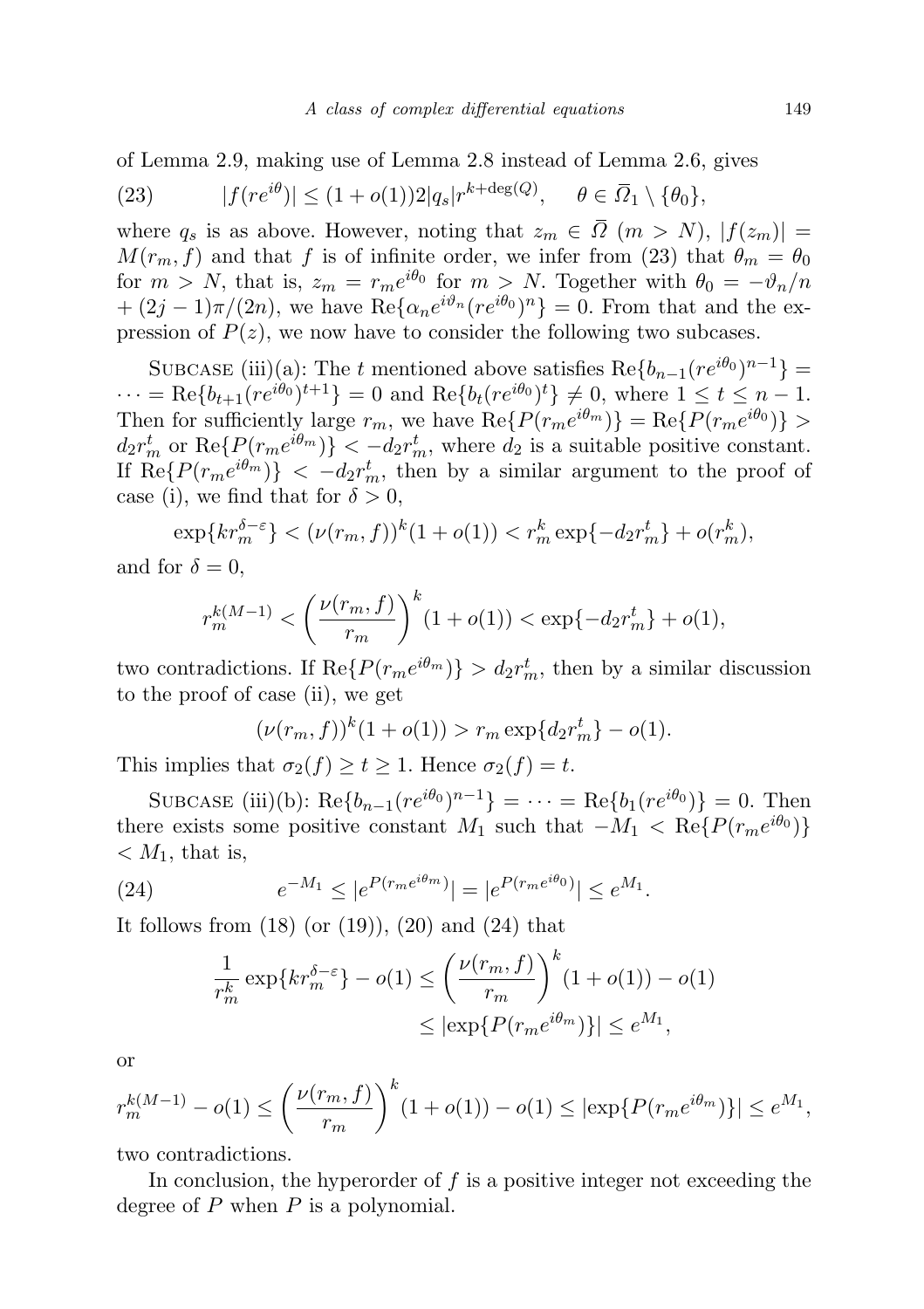### 150 T. B. Cao

Secondly, suppose that P is a transcendental entire function with  $\sigma(P)$  $<$  1/2. By Lemma 2.9 and (2), f must be transcendental and of infinite order. Choose z satisfying  $|z| = r \notin [0, 1] \cup E_1$  and  $|f(z)| = M(r, f)$ , where  $E_1$  is a subset of  $(1,\infty)$  of finite logarithmic measure. Then (17) also holds. Hence, we have

(25) 
$$
e^{P(z)} = \left(\frac{\nu(r,f)}{z}\right)^k (1+o(1)) + o(1).
$$

Since  $\sigma(P)$  < 1/2, Lemma 2.4 (or 2.5) yields a set  $H \subset (1,\infty)$  of positive lower logarithmic density (hence, of infinite logarithmic measure) such that for all  $|z| = r \in H$ , we have  $|P(z)| \geq M(r, P)^c$ , where c is a constant with  $0 < c < 1$ . Assume that the hyperorder of f is finite. Then by Lemma 2.2, we have  $\nu(r, f) \geq |z|^M$  for any positive constant M. Taking a principal branch of  $\log((\nu(r, f)/z)^k(1+o(1))+o(1)),$  it follows from (25) that for all z with  $|z| = r \in H \setminus [0,1] \cup E_1$  and for any given  $\varepsilon > 0$ ,

$$
M(r, P)^{c} \le |P(z)| \le \left| \log \left| \left( \frac{\nu(r, f)}{z} \right)^{k} (1 + o(1)) + o(1) \right| \right|
$$
  

$$
\le k \log \nu(r, f) + O(1) \le kr^{\sigma_2(f) + 1} + O(1).
$$

This contradicts the assumption that  $P$  is transcendental. Therefore the hyperorder of f must be infinite.

4. Proof of Theorem 1.3. Theorem 1.3 can be proved in much the same way as Theorem 1.2 by making use of Lemma 2.10 instead of Lemma 2.4 (or 2.5).

5. Application. We say that two nonconstant meromorphic functions f and g share a meromorphic function h provided that  $f(z)-h(z)=0$  if and only if  $g(z)-h(z)=0$ . The functions f and g share h CM if  $f-h$  and  $g-h$ have the same zeros with the same multiplicities. Let us recall the conjecture of Brück  $[4]$ : Let f be a nonconstant entire function whose hyperorder is finite but not a positive integer. If  $f$  and  $f'$  share some finite value a CM, then  $f' - a = c(f - a)$ , where c is a nonzero constant. The conjecture has been partly confirmed under various conditions (see  $[4]$ ,  $[11]$ ,  $[7]$ ). Here we extend these results to the case where  $f$  shares a polynomial with its  $k$ th derivative.

THEOREM 5.1. Let  $f$  be a nonconstant entire function with hyperorder less than 1/2. If f and  $f^{(k)}$  share a polynomial R CM, then  $f^{(k)} - R =$  $c(f - R)$ , where c is a nonzero constant.

*Proof.* When  $R$  is a constant, the theorem has been proved by Chen and Shon  $[6]$ . Now we assume that R is a nonconstant polynomial. By the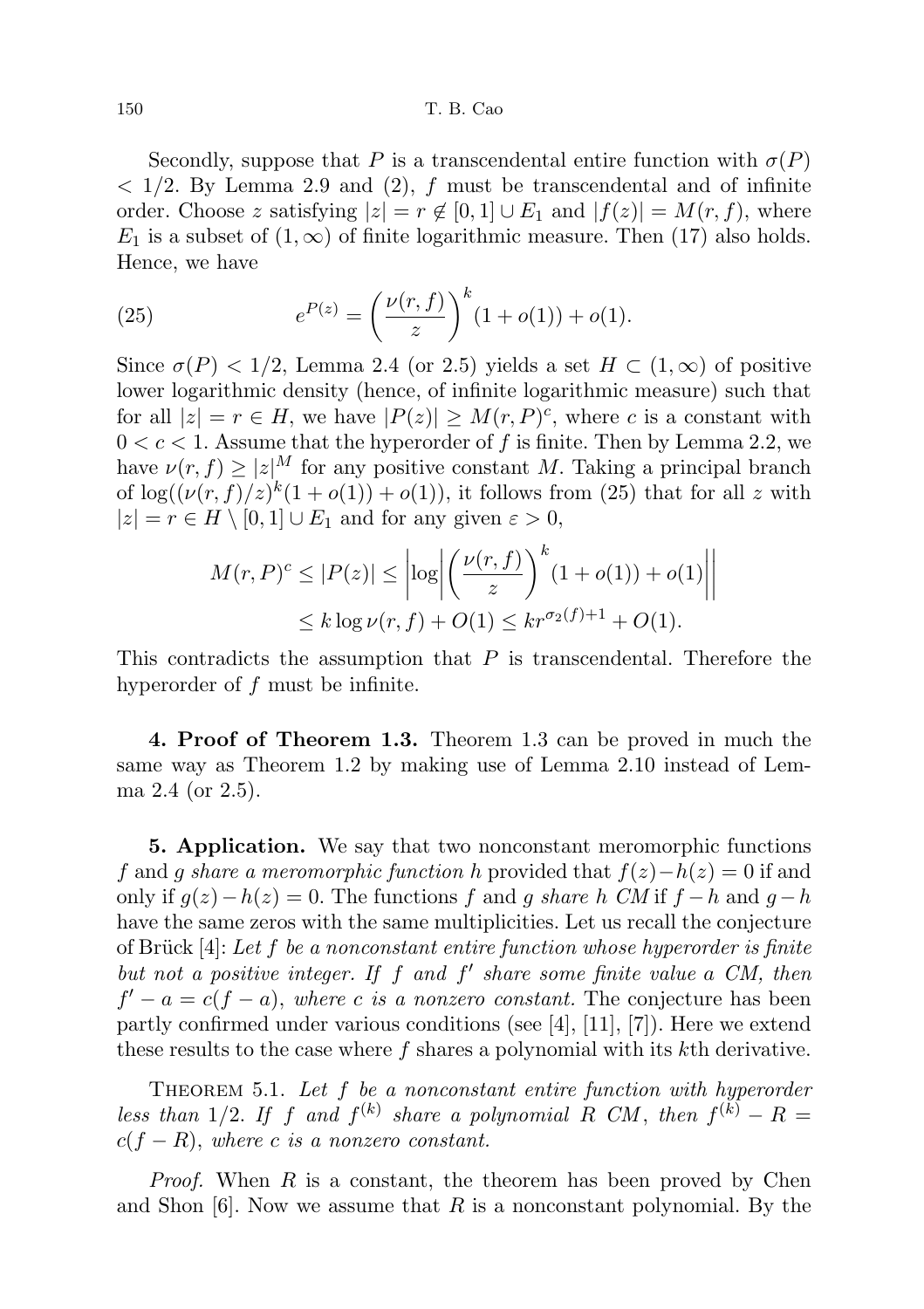assumptions and the essential part of the factorization theorem for meromorphic functions of finite iterated order ([14, Satz 12.4]), we have

(26) 
$$
\frac{f^{(k)} - R}{f - R} = e^{P(z)},
$$

where P is an entire function with  $\sigma(P) = \sigma_2(e^P) < 1/2$ .

If  $P$  is a constant, then the conclusion immediate. Now we assume that P is a nonconstant entire function with  $\sigma(P) < 1/2$ . Set  $F(z) = f(z) - R(z)$ and  $Q(z) = R(z) + R^{(k)}(z)$ . Then (26) can be rewritten as

$$
F^{(k)} - e^{P(z)}F = Q(z).
$$

By Theorem 1.2, the order of  $F$ , and hence of  $f$ , is infinite, and the hyperorder of f is a positive integer or infinity. This contradicts the assumption that the hyperorder of f is less than  $1/2$ .

Acknowledgements. The author would like to thank the referee for valuable suggestions and comments, and Professors Hong-Xun Yi and Zong-Xuan Chen for their instructive guidance and useful help.

This work was supported by the NNSF of China (No. 10771121), the NSF of Jiangxi of China (No. 2008GQS0075) and the SRFDP of China (No. 20060422049).

## References

- [1] S. Bank, A general theorem concerning the growth of solutions of first-order algebraic differential equations, Compos. Math. 25 (1972), 61–70.
- [2] P. D. Barry, On a theorem of Besicovitch, Quart. J. Math. 14 (1963), 293–302.
- [3] —, Some theorems related to the  $\cos \pi \rho$  theorem, Proc. London Math. Soc. 21 (1970), 334–360.
- [4] R. Brück, On entire functions which share one value CM with their first derivative, Results Math. 30 (1996), 21–24.
- [5] Z. X. Chen and S. A. Gao, The complex oscillation theory of certain non-homogeneous linear differential equations with transcendental entire coefficients, J. Math. Anal. Appl. 179 (1993), 403–416.
- [6] Z. X. Chen and K. H. Shon, On the entire function sharing one value CM with k-th derivatives, J. Korean Math. Soc. 42 (2005), 85–99.
- $[7] \quad -,-$ , On conjecture of R. Brück concerning the entire function sharing one value CM with its derivative, Taiwanese J. Math. 8 (2004), 235–244.
- [8] Z. X. Chen and C. C. Yang, Some further results on the zeros and growths of entire solutions of second order linear differential equations, Kodai Math. J. 22 (1999), 273–285.
- [9] Z. X. Chen and Z. L. Zhang, Entire functions sharing fixed points with their higher order derivatives, Acta Math. Sinica Chinese Ser. 50 (2007), 1213–1222.
- [10] G. G. Gundersen, Estimates for the logarithmic derivative of a meromorphic function, plus similar estimates, J. London Math. Soc. 37 (1988), 88–104.